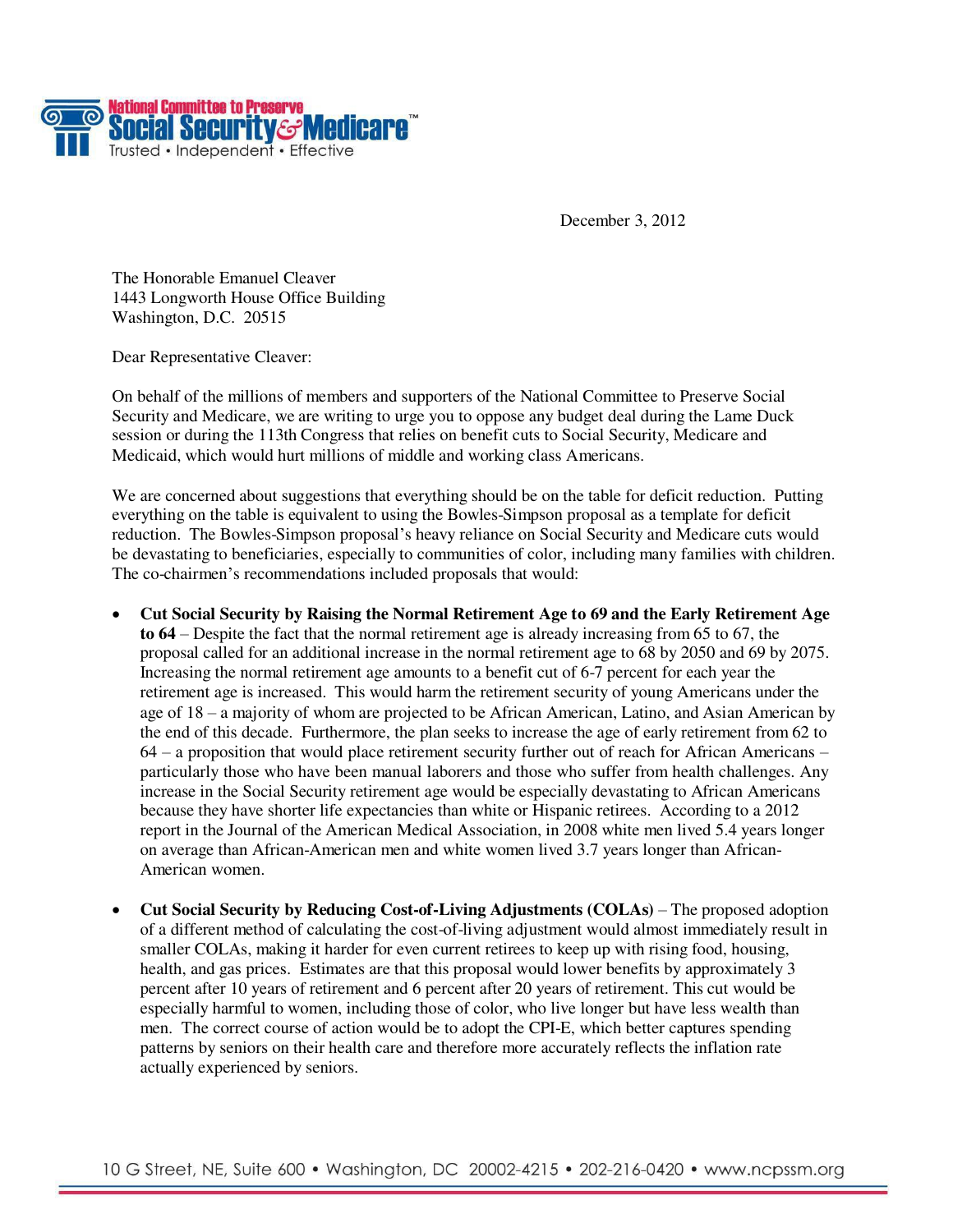- **Cut Social Security by Altering the Benefit Formula**  Bowles and Simpson proposed massive changes to the benefit formula that would substantially reduce benefits for millions of future retirees.
- Cut Medicare by Raising the Eligibility to 67 Bowles-Simpson seeks to raise the age of eligibility for Medicare from 65 to 67. This would be especially harmful to low-income older adults and African Americans, both of whom suffer from health disparities that increase their need for Medicare services.
- **Cut Medicare by Increasing Cost Sharing for Seniors** Bowles-Simpson suggested proposals that would lead to hundreds of billions of dollars in new Medicare cuts, over \$100 billion of which would come **directly** out of the pockets of seniors in the form of increased cost-sharing. The average senior is already spending nearly 30 percent of his/her Social Security benefit on Medicare out-of-pocket costs alone; these proposals would increase that amount.
- **Cut Medicare by Capping Federal Health Spending** This proposal would likely force drastic structural changes to Medicare including replacing traditional Medicare with a voucher system and raising the age of eligibility.

Medicare is extremely important for individuals with modest incomes and health problems**.** Two-thirds of African Americans and Hispanics have incomes below \$22,500, about 200 percent of the poverty level, and they make up a large share of those who have incomes below 100 percent of the poverty level. In addition, people from communities of color are at greater risk for certain chronic conditions, such as diabetes. As a result, African Americans and Hispanics would be disproportionately harmed by the Medicare cuts proposed by Bowles and Simpson.

Some lawmakers apparently believe that Bowles-Simpson is a "balanced" solution because it forces everyone to "take a haircut." But Bowles-Simpson is really a buzz cut for middle class families and a light trim for the wealthy.

What many of your colleagues may not fully appreciate is that the middle class has already taken a huge hit through job loss, mortgage foreclosures, and decimated savings. Almost half the country's workers have less than \$10,000 in savings and 30 percent have less than \$1,000, according to the Employee Benefits Research Institute. What is more, barely half of all workers have access to retirement plans at work, and millions reach retirement age without enough private savings to provide an adequate income in retirement. As other middle class institutions – such as pensions and retiree health plans – crumble, Americans have put their faith in the last pillars still standing – Social Security, Medicare and Medicaid.

In addition, we are concerned about proposals to cut Medicaid that would undermine the access seniors and people with disabilities have to long-term care services and supports (LTSS), available at home and in the community. The primary funding source for these services is Medicaid, which covers over 62 percent of all long-term care services. Medicaid remains a vital safety net and is especially important to communities of color. About 50 percent of all Medicaid beneficiaries are members of ethnic or racial minorities.

Proposals to change the structure of Medicaid to block grants or establish per capita caps hurt beneficiaries. Block grants would make significant cuts to Medicaid over time, reduce program flexibility, shift costs to states, and place greater financial burden on caregivers and families. Per capita caps would lead to major program cuts and not reflect the costs of the different Medicaid populations. Changing Medicaid to a federal "blended rate" would also reduce Medicaid payments to